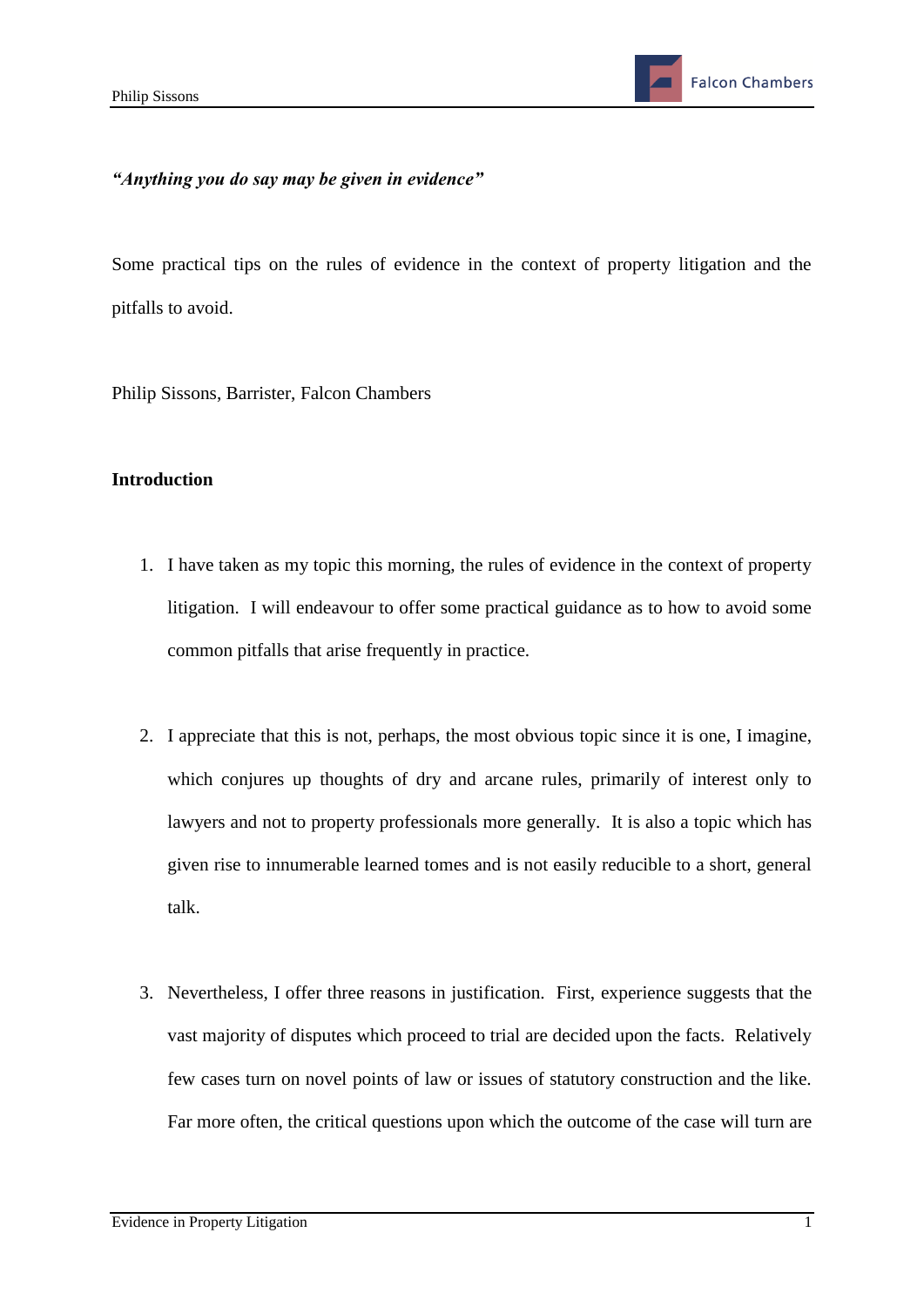factual; who said what, to whom and when. Understanding what materials will be deployed to determine those questions is therefore important.

- 4. Second, in litigation the written word is king. Judges inevitably treat unsupported oral evidence given from the witness box with a degree of scepticism. Recollections are diminished and skewed by the passing of time and coloured by the context of the dispute. On the other hand, contemporaneous material such as emails, letters and other notes can safely be relied upon. Judges, therefore, trust documentary evidence much more.
- 5. Thirdly, the volume of documentary evidence available in most commercial property disputes has expanded exponentially in recent years. The revolution in digital communications and data storage creates serious problems for the management of evidence in trials (as well as opportunities for fun in cross-examination). All of us now receive and send 100s of emails every day. These communications bounce around in forwarded emails and chains. Many cases can now turn on a single injudicious email said to reveal the true state of mind of the protagonist, contrary to the professions now made in a witness statement. The best prepared witness and the strongest cases can be holed below the water by a rogue admission, the maker of which never imagined would be deployed in court.
- 6. Litigators would, of course, be delighted if their clients never wrote an email without running it past them and kept detailed diaries of every single telephone conversation or meeting (and not only because of the additional fees that would incur). However, in the real world, of course, no-one can spend their working lives under the shadow of prospective litigation, second guessing every communication on the basis of how it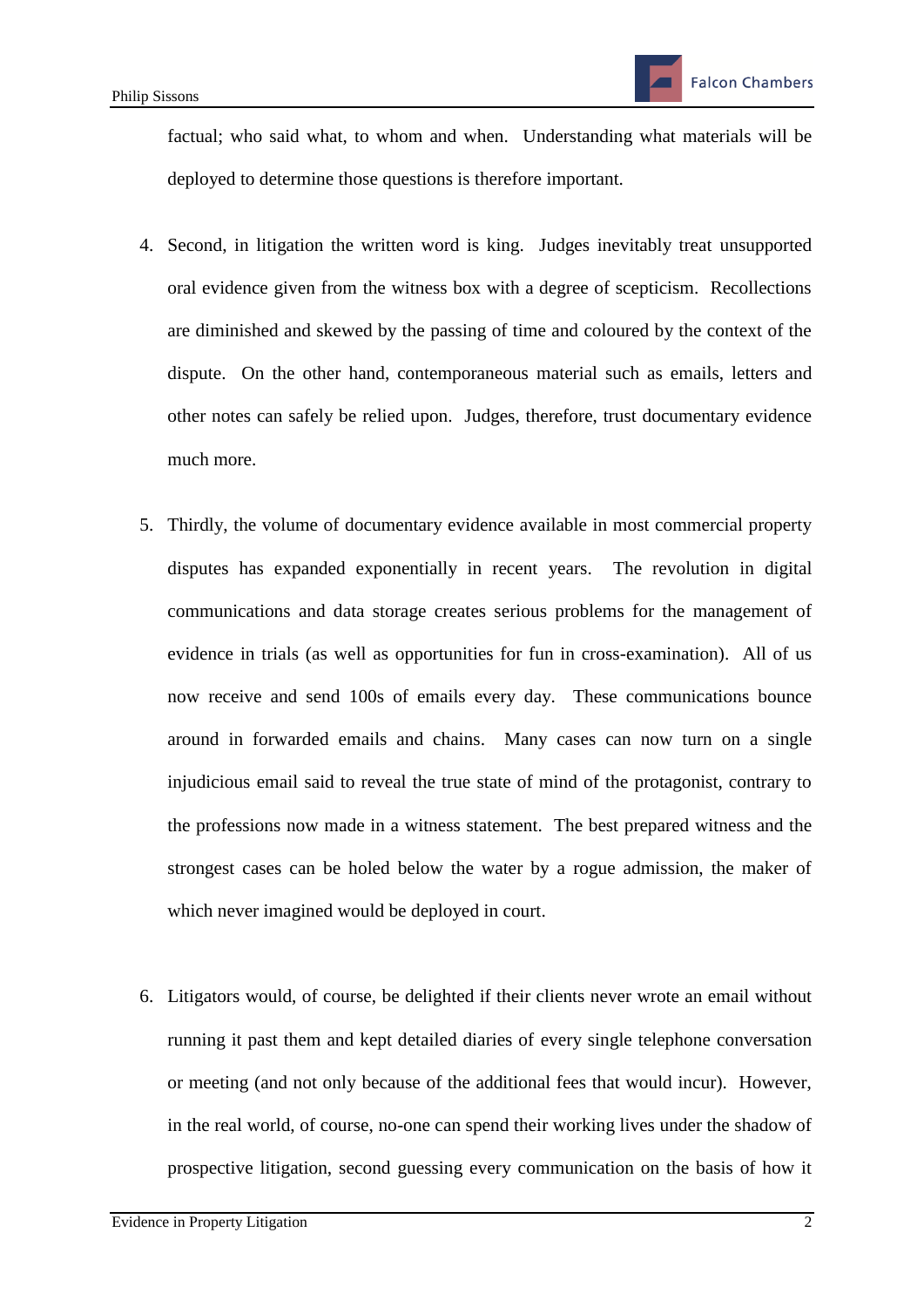might later appear to a judge in the cold light of a trial under forensic crossexamination.

- 7. Nevertheless, I consider that it might help to avoid providing the ammunition for a devastating cross-examination by counsel for the tenant, if a few basics of the rules of evidence are kept in mind.
- 8. I have, therefore, set myself the tasks of addressing three of the most important rules concerning the admissibility of evidence in a civil trial, the without prejudice rule, the concept of legal professional privilege and, finally, the tricky problem of confidential information.
- 9. I have chosen these topics because they come up all the time in commercial property litigation and, I think it is fair to say, are frequently misused or misunderstood. I do not intend to descend into the technical details of these doctrines, but rather, I hope, provide some practical tips which might serve to avoid prejudicial or embarrassing slips.
- 10. I will attempt to offer a working guide to the material that will be before the court should a dispute give rise to litigation. My general theme is that a little knowledge of the relevant rules, will be useful in avoiding embarrassment if and when you or your client become embroiled in litigation.

## **The rules of evidence – what is admissible?**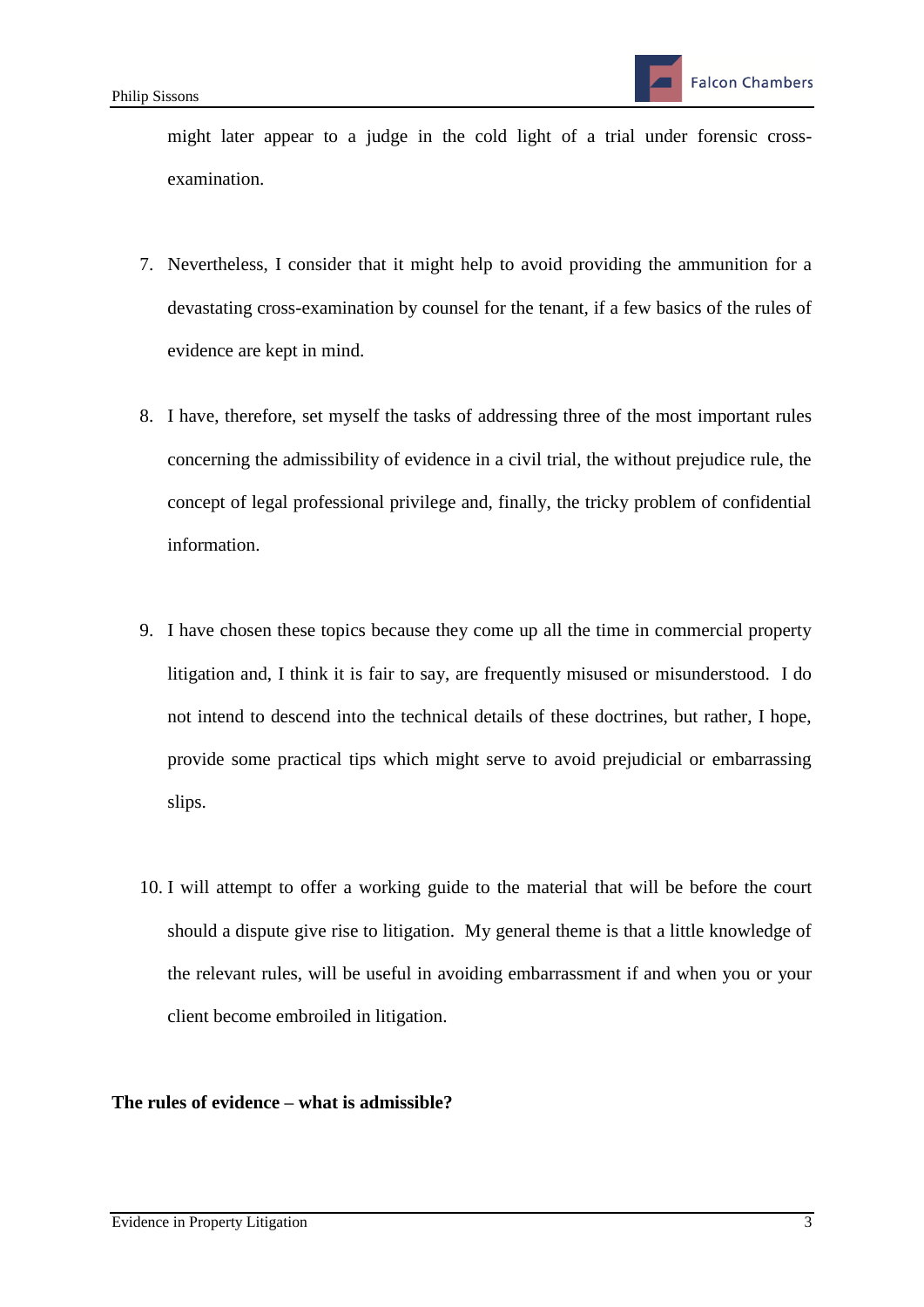- 11. The rules of evidence in a criminal trial involve some serious mental gymnastics. Very complicated principles have evolved to ensure absolute fairness is afforded to the Defendant. Arcane rules such as bad character evidence and hearsay are complex and are, in many cases, of critical importance in the outcome of a trial.
- 12. Fortunately for property lawyers and their clients, the basic rule of evidence in civil litigation is simple straightforward. In general terms any documentary material which is relevant to the issues in dispute between the parties will be admissible as evidence in the trial of a property dispute. It is some of the exceptions to that general rule which I intended to consider today. A working knowledge of those limited circumstances where material is excluded from consideration by the judge is, I would suggest, of some importance for anyone working in the field of property management.

## *i) The without prejudice rule*

- 13. I turn, then, first of all to the privilege accorded to communications that are made "without prejudice". The principle that communications which are made "without prejudice" cannot be received in evidence is, perhaps, the best known rule governing what evidence is admissible in a civil court and, no doubt, one with which most of you are already familiar. It is, however, also widely misunderstood and can cause serious problems in litigation.
- 14. The rule is of considerable vintage. In Dickens' Bleak House, the oleaginous legal clerk, Mr Guppy prefaced his proposal of marriage to the heroine Esther Summerson as being "without prejudice". Asked to explain, he says: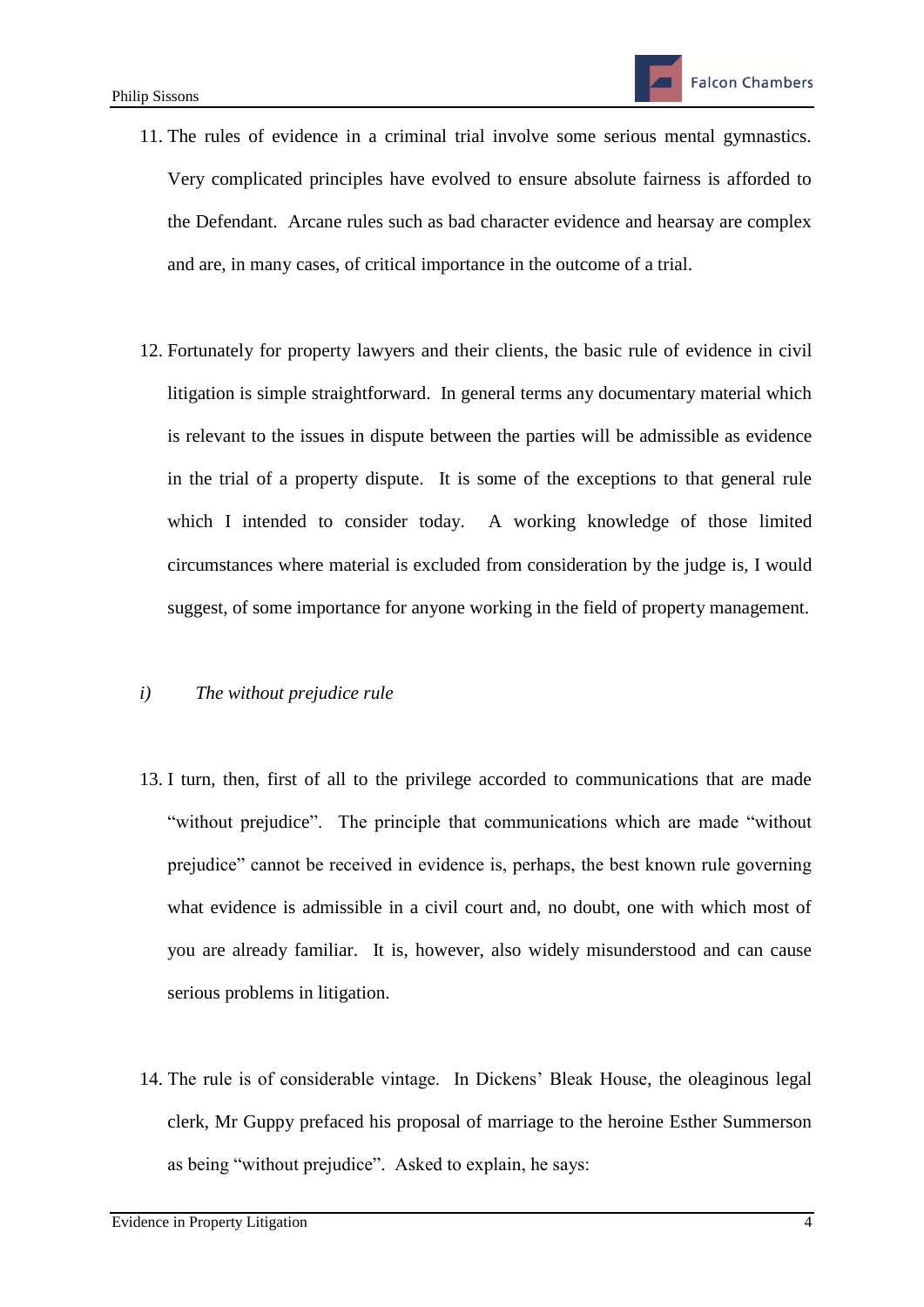"*It's one of our law terms, miss. You won't make any use of it to my detriment... If our conversation shouldn't lead to anything, I am to be as I was and am not to be prejudiced in my situation or worldly prospects."*

- 15. The quotation is, in so far as it goes, an accurate description of the principle as applied by the courts today. Distilled to its essence, the without prejudice rule enables parties to a dispute to engage in negotiations with a view to resolving their dispute by compromise, without revealing those negotiations to the court. It is a rule based on policy. The courts recognise that it is conducive to settlement if the parties are able to make offers which will not be seen by the judge conducting the trial. Otherwise, offers to settle might be perceived as a sign of weakness or a lack of faith in the strength of their case by the party making the offer.
- 16. Accordingly, all negotiations genuinely aimed at achieving a settlement, whether oral or in writing, are excluded from being given in evidence at the trial of the substantive issues (although it may be admitted when the court comes to consider the question of costs).
- 17. However, the rule is often misunderstood in two important ways. The principle is, in one important sense, broader than commonly believed and in another, equally important sense, much narrower.
- 18. The rule is broader because it applies to all communications which are made with the genuine intention of settling a dispute that has arisen between the parties to the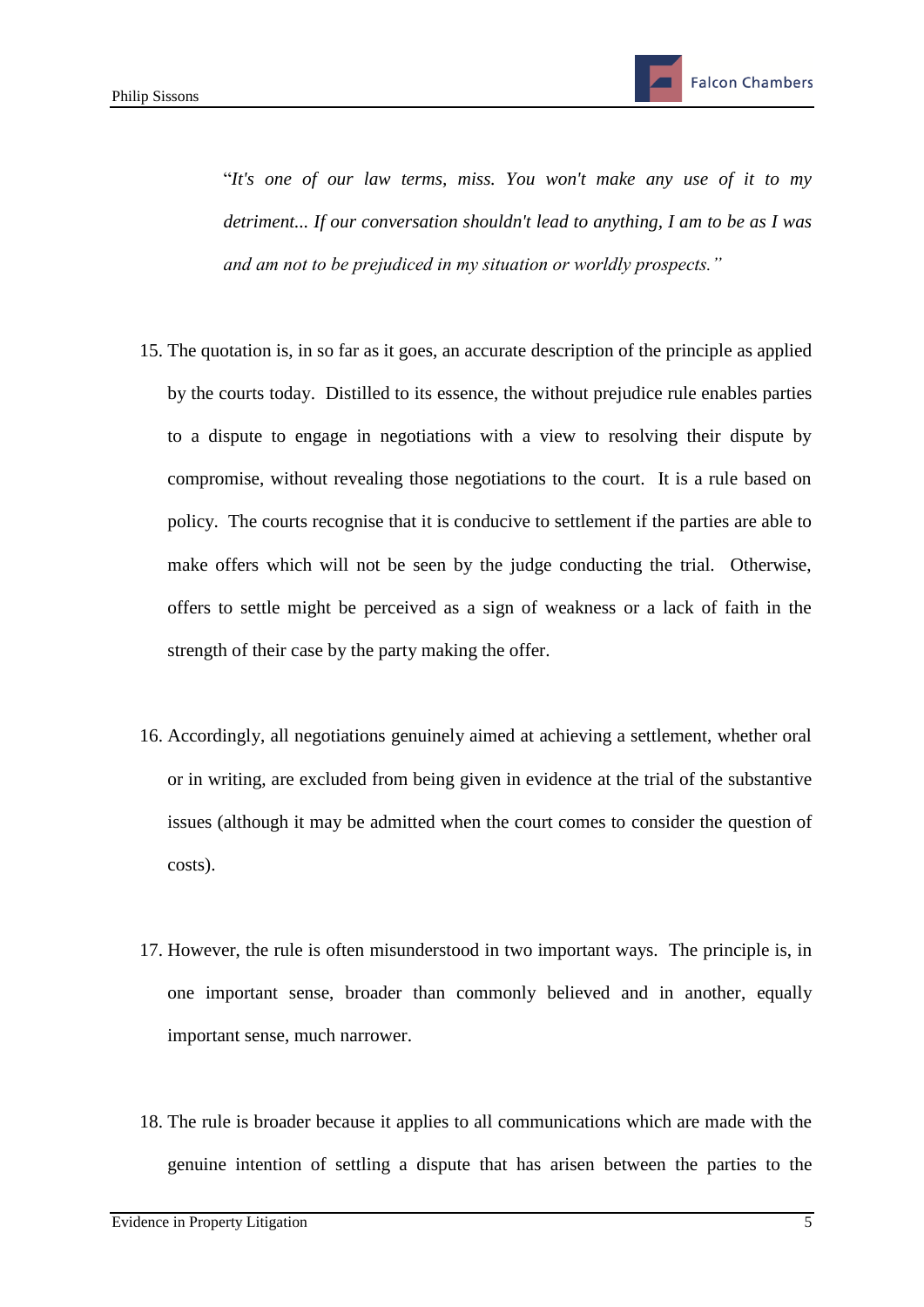communication in question. It is not necessary for a document to bear the express heading "without prejudice" in order to attract protection. Rather, all *bona fide* statements which touch upon the strengths or weaknesses of the parties' cases (or which place a valuation on a party's rights forming a part of the attempt to compromise the litigation) are protected.

- 19. At the same time, the rule is also narrower then might be supposed. It is not possible to render a communication inadmissible in evidence by simply appending the tag "without prejudice". This is something which is frequently encountered when dealing with litigants in person (and, on occasions, it must be said, with lawyers). A letter which contains no offer of compromise, but simply makes assertions or admissions is sometimes headed "without prejudice" presumably in the belief that by attaching this label the document is protected from the view of the judge.
- 20. In fact, the label itself does not conclusively or automatically render the document privileged. If the status of the document is challenged, the court will consider the contents of the document to decide whether or not it is admissible or protected on the basis it amounts to a genuine attempt at settlement. The without prejudice protection cannot properly be invoked unless and until a dispute has arisen which is capable of settlement.
- 21. These points are of considerable importance to property professionals because the rules do not only apply to formal offers made once solicitors have been instructed. The privilege can be, and often is in practice, asserted in respect of evidence of a prelitigation dispute and even before litigation has been threatened. It is therefore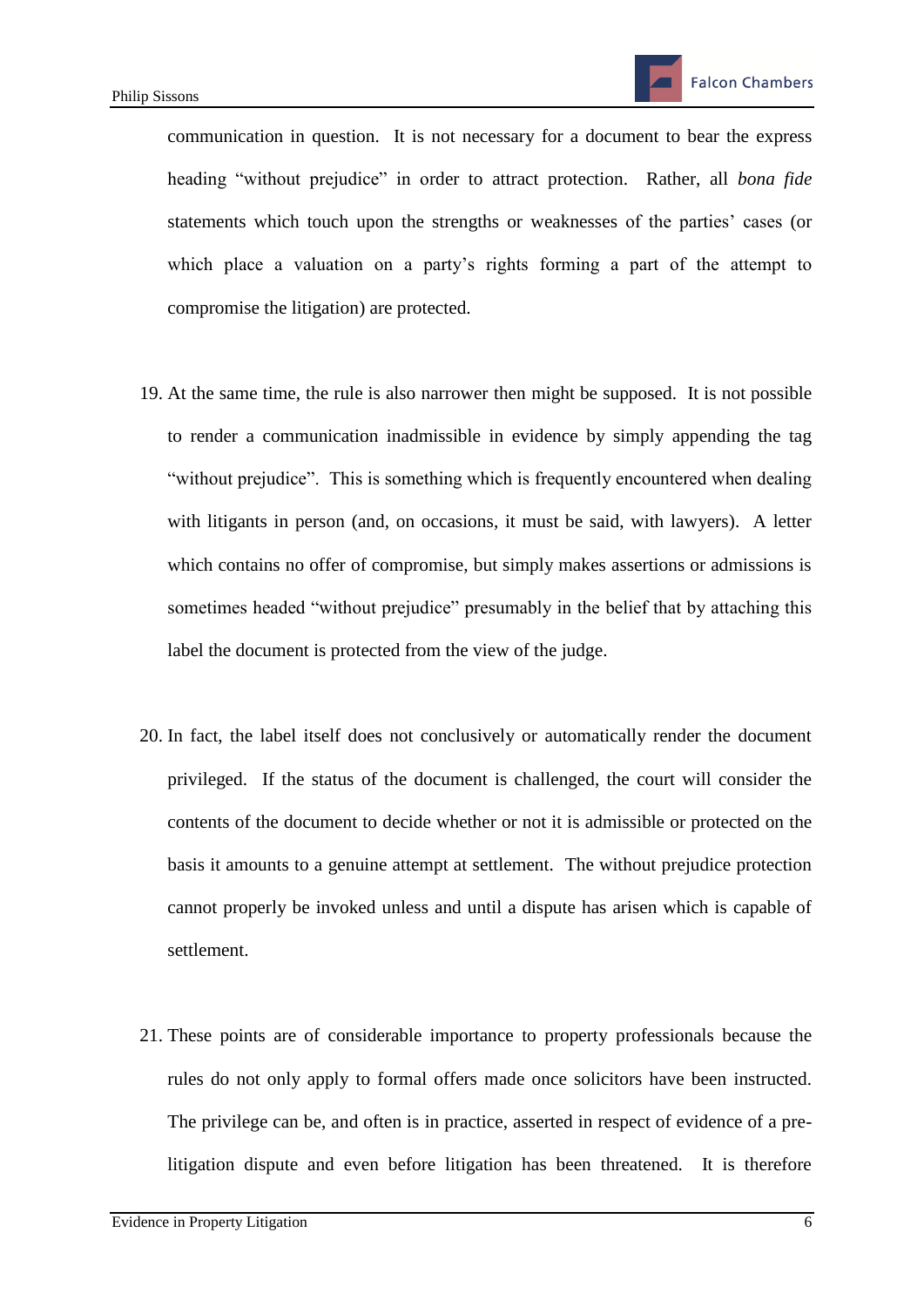important to make sure that admissions are not made under cover of the "without prejudice" label on the basis that this label alone will provide safety from scrutiny of the document by a judge if the matter does become litigious.

- 22. Take the case of **Bradford & Bingley Plc v Rashid** [2006] as an example. The facts are entirely commonplace. Bradford & Bingley were the mortgagee of a property. In 1991, the borrower defaulted and the lender obtained a possession order and sold the property. The proceeds did not cover the outstanding debt. The lender wanted to recover the shortfall as a personal debt but had difficulty tracing the borrower. Some 10 years later he was tracked down and asked to make an offer of repayment. After some letters were exchanged the borrower finally wrote to the bank saying that he was "willing to pay approximately £500 towards the outstanding amount as a final settlement."
- 23. At first sight, a letter in those terms might appear to be a clear offer of settlement and therefore a genuine attempt to settle a dispute that had arisen. The House of Lords (where the question was finally resolved) disagreed. The letter from the borrower, it was held, was a clear acknowledgment of the claim. It was, said Lord Walker, a letter designed to discuss the repayment of an admitted liability rather than to negotiate and compromise a disputed liability. Since the debt was admitted, there was no dispute which could be settled and therefore the without prejudice principle had no role to play.
- 24. My advice, therefore, is to be wary both of using the label "without prejudice" and of making offers without fully considering the possible consequences. Imagine that a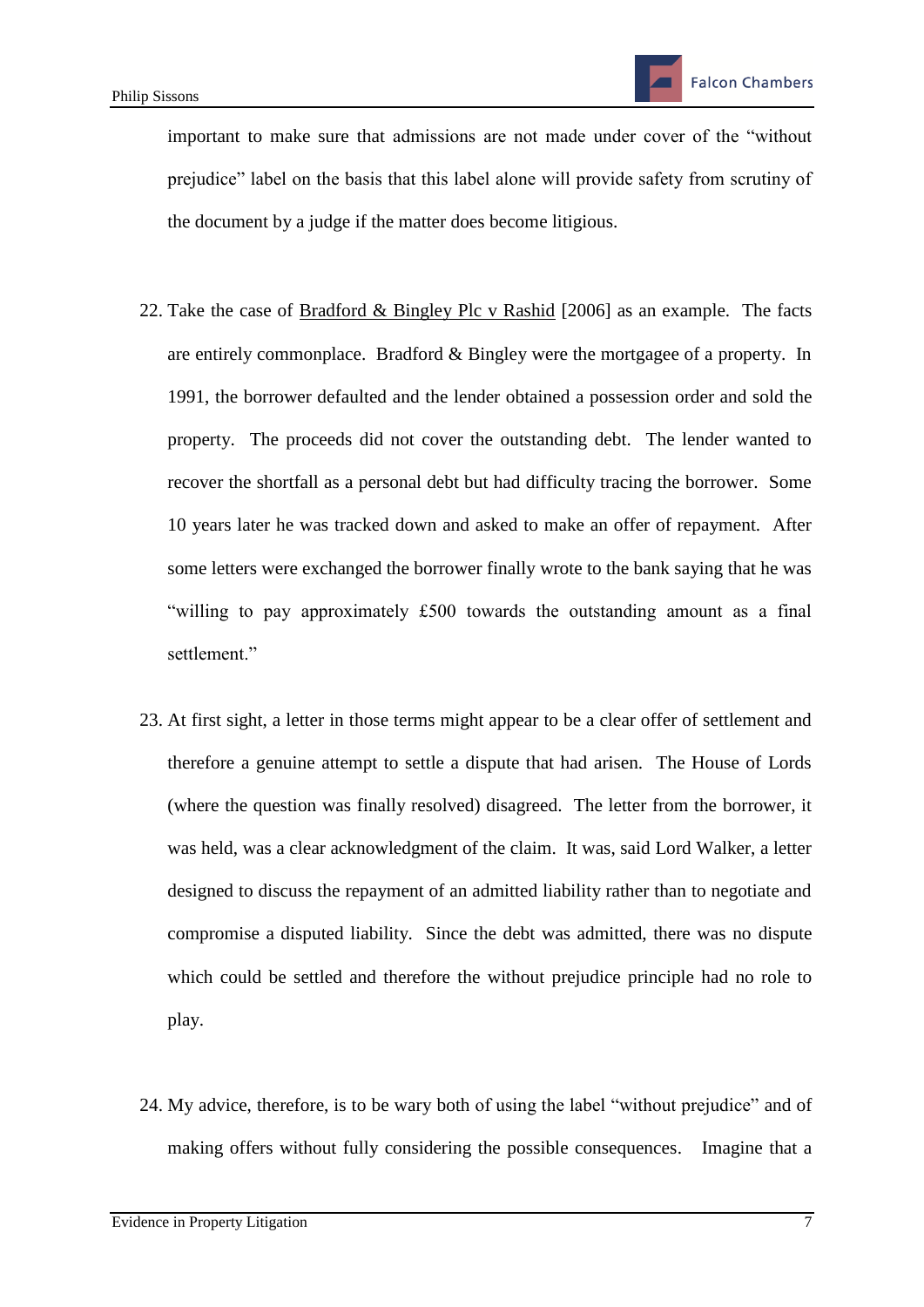tenant has made a complaint, and you want to make an offer of compensation, to appease them and stave off a possible claim, you can mark that offer 'without prejudice'. But you must still ask yourself "Is there a dispute yet?". If the court decides the matter hadn't escalated into a dispute, your offer could come out into the open later and be treated as an admission of fault.

25. It is not my intention to deter you or your clients from making reasonable offers without involving lawyers. It is perfectly possible to make an offer whilst making it clear that the offer is intended as a goodwill gesture and not an admission of any fault. My warning, rather, is to avoid using the "without prejudice" label as a panacea.

## *ii) Legal professional privilege*

- 26. The second exclusion to the general principle that all relevant documents are admissible in evidence is the doctrine of legal professional privilege, more popularly known, at least in American legal dramas, as attorney-client privilege.
- 27. The privilege attaching to communications between a lawyer and his or her client has been described as a "fundamental right". As expressed, in the words of Lord Chief Justice Taylor:

*"…a man must be able to consult his lawyer in confidence, since otherwise he might hold back half the truth. The client must be sure that what he tells his lawyers in confidence will never be revealed without his consent."*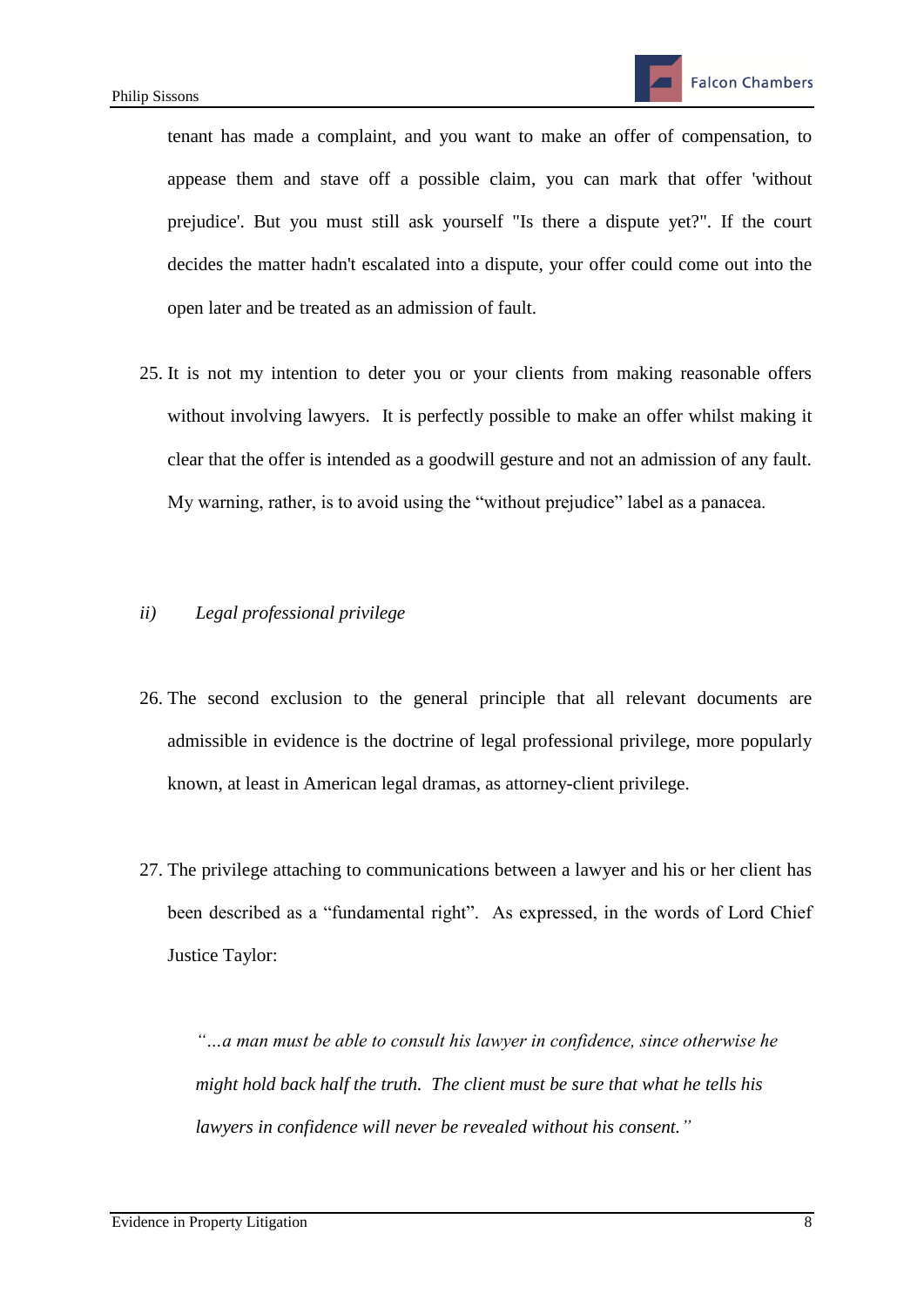- 28. The law has jealously protected this privilege. Communications between lawyers and their client thus have a status which is not endowed upon any other category of document. Quite why a man (or woman) must be free to tell the truth to their lawyer but not their surveyor, accountant or bank manager has not, perhaps, been fully explored.
- 29. In any case, there are in English law two categories of legal professional privilege. First, documents which are created by a lawyer for the purpose of giving legal advice to the client. This privilege attaches to a document even if it was created before litigation was contemplated.
- 30. Second, communications between a solicitor and a non-professional agent or third party which come into existence after litigation is contemplated or commenced and made with a view to that litigation.
- 31. For non-lawyers involved in property management, this distinction is important. Communications between property professionals and their clients before litigation is in contemplation are not privileged, even if they express an opinion on the merits of a dispute. So, for example, where a solicitor obtains a report from a surveyor with a view to giving legal advice to the client, the report is not privileged unless obtained with a view to contemplated or existing litigation. Equally, asking a managing agent to express a view on the legalities of a particular issue will not attract advice privilege, no matter how experienced and well qualified the agent might be to advise on the point.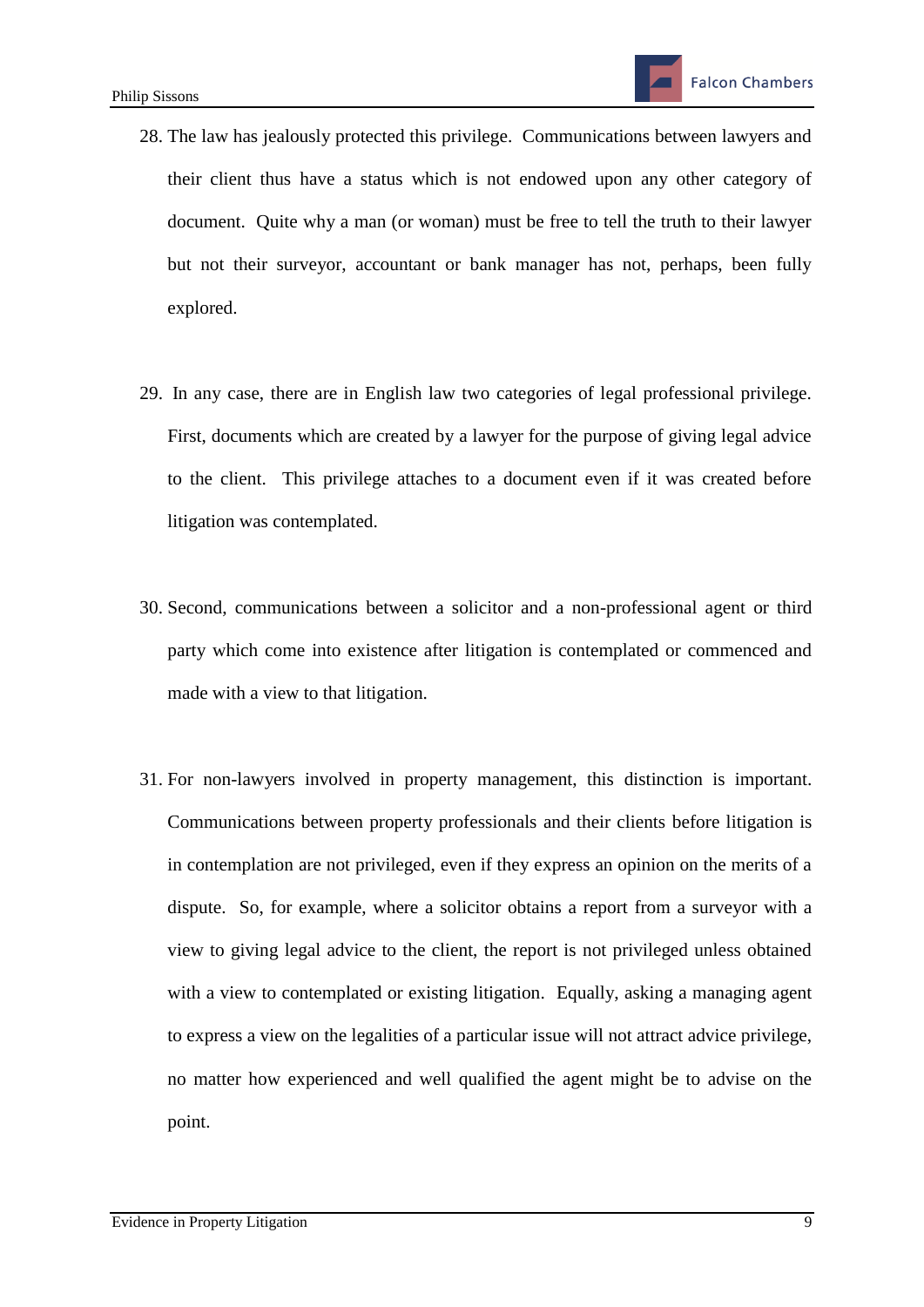- 32. It should also be noted that the mere fact that a solicitor or legal executive is copied in to an email does not render it privileged. The courts are concerned with the substance of the document. Only documents in which advice is sought or provided are protected.
- 33. The paradigm case of advice given by a solicitor or by counsel directly to a client is easy to identify. It is at the margins of the principle, as ever, that there are pitfalls in practice. I would like to identify two particular problems.
- 34. First, the danger of reporting legal advice to a client. This is a question which will be of direct concern to most of you here. A communication between a client and his legal adviser need not be made directly in order to qualify for advice privilege. It is perfectly possible for a company to engage a surveyor or agent who then seeks legal advice on behalf of the company and report the contents of that advice back to the company without losing privilege.
- 35. However, the decision in Three Rivers District Council v Bank of England (No. 5) means that considerable caution must be exercised when seeking legal advice, particularly by large organisations. In that case, part of extremely complex and protracted litigation arising out of the Bank of England's investigation into the collapse of the BCCI banking group, the court considered the status of certain communications made by an internal committee of the Bank of England with the Bank's former and current employees involved in the regulation of the BCCI group. The communications were made for the purposes of enabling the Bank's lawyer's to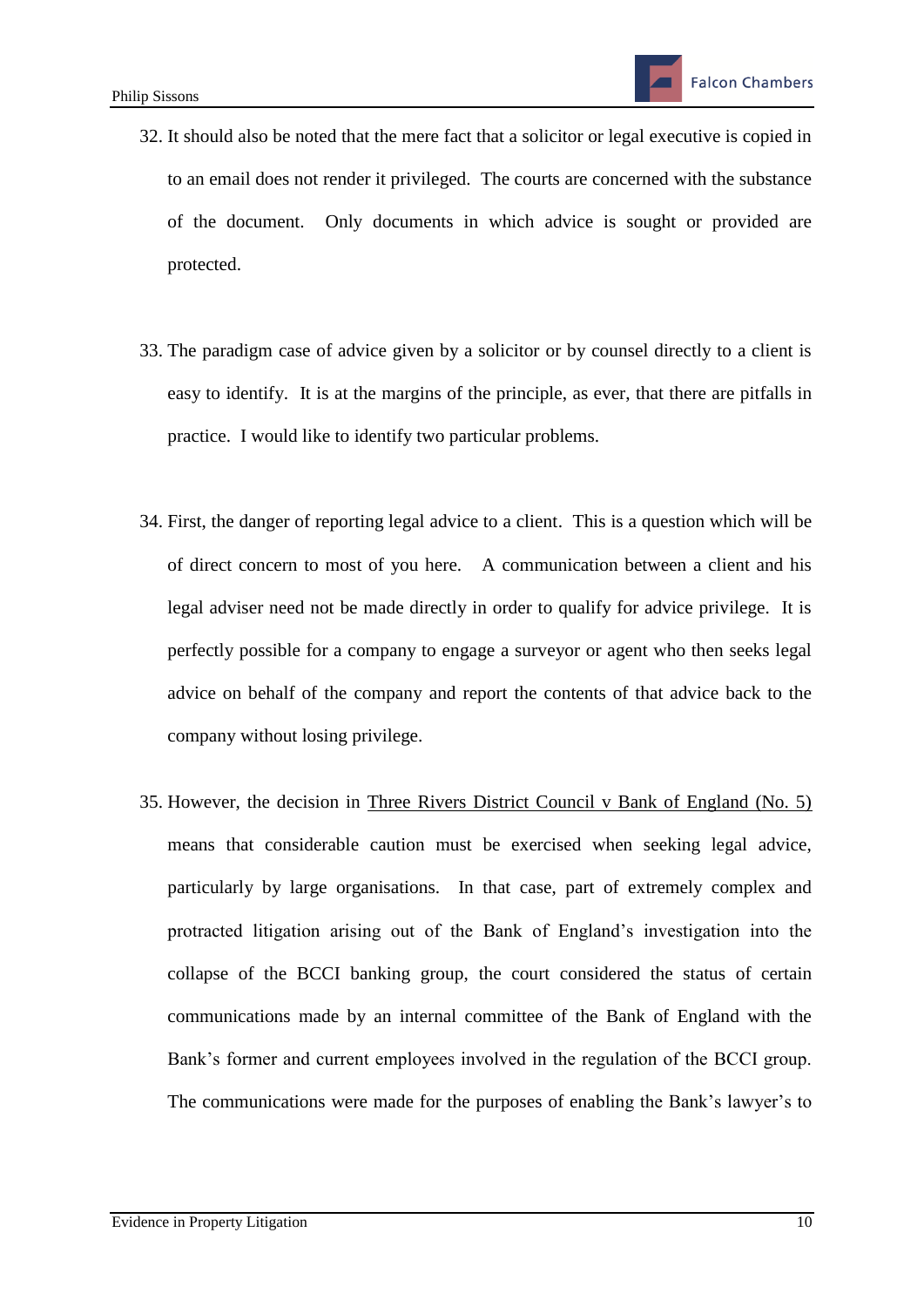give legal advice concerning the Bank's submission to the statutory Bingham Inquiry. The issue was whether the communications were within the legal advice privilege.

- 36. The Court of Appeal decided that they were not protected. The basis of the decision was that legal advice privilege could not be claimed for documents other than those passing between the client and his legal advisers. Therefore internal communications within the Bank were not caught by the privilege even when made for the purpose of obtaining legal advice. The Bank was the client, not the individual employees and so the communications, though expressly directed at obtaining legal advice, did not attract protection.
- 37. The decision was a surprise to practitioners and has given rise to considerable, as yet unresolved, uncertainties. The practical upshot is that it is safest to treat as privileged only those communications to lawyers which are made by those charged with seeking their legal advice. The problem is identifying, particularly within a large organisation, the individuals charged with that responsibility. Communications other than between such individuals and the lawyers may not be privileged.
- 38. In practice, the best advice is to confine as narrowly as possible the number of people involved when legal advice is sought in order to avoid "leakage" within the organisation and the possibility of privilege being lost and the contents of advice becoming available for inspection should proceedings ensue.
- 39. Second, beware the problem of waiver. Although absolute in effect, legal professional privilege is fragile. If a privileged document comes into the public domain or into the hands of the other party to the dispute in circumstances where the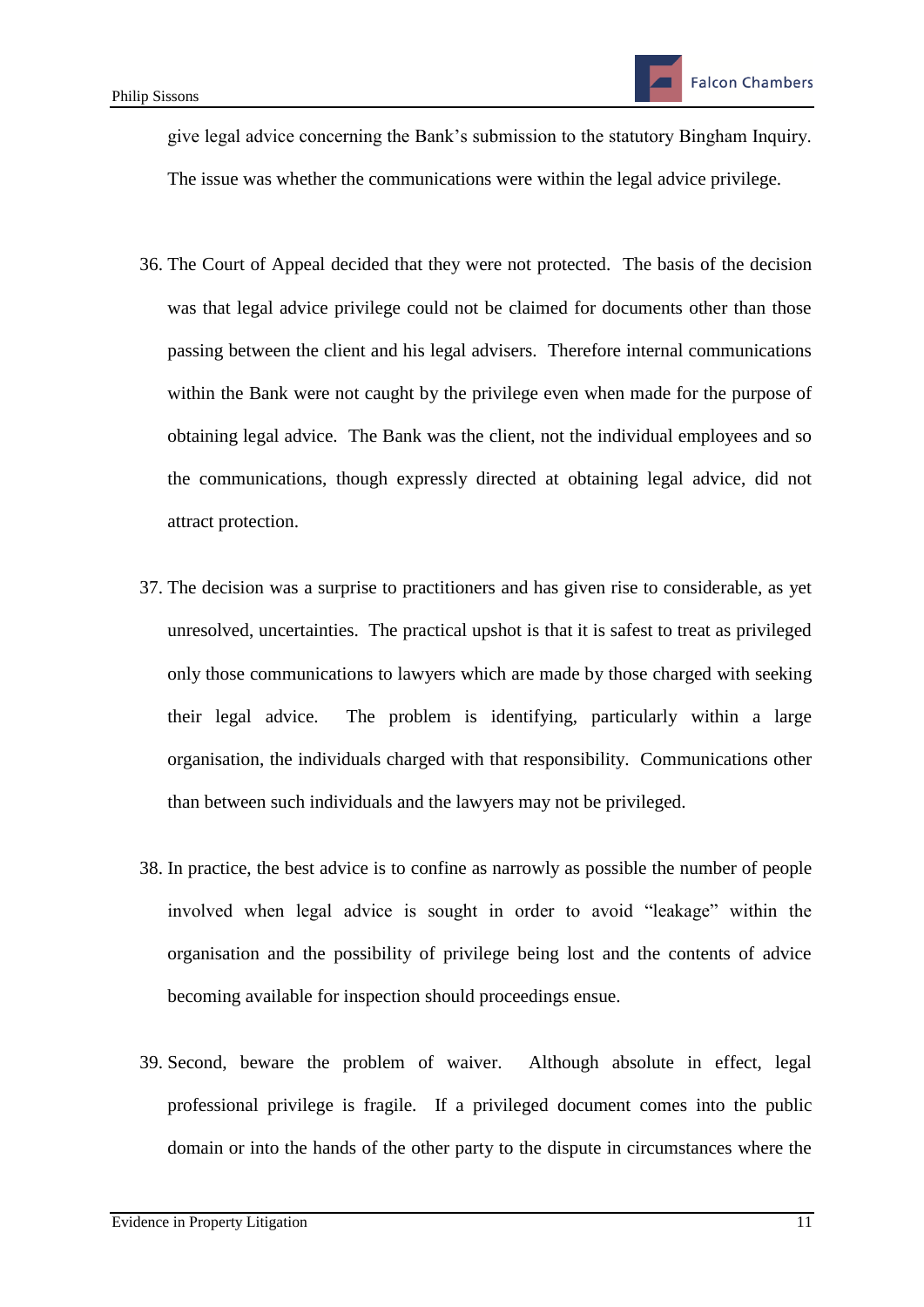information can no longer be said to be confidential, then the privilege is lost. Furthermore, the waiver is not necessarily limited to the document itself, but can setoff a chain reaction, requiring the disclosure of other privileged documents relevant to the issue in question.

- 40. Again, the dangers of methods of instant communication are obvious; the "Reply All" or "Forward" buttons are not your friends when it comes to inadvertently waiving privilege. On the one hand, the law has developed so that if there is unintended disclosure the court will in most circumstances restrain, by injunction, the use of the inadvertently disclosed document. On the other hand, that remedy will only be effective if the mistake is identified and swift action is taken to avoid the further dissemination of the material.
- 41. I recently advised in a case concerning an allegation of misrepresentation in the sale of a residential property. My instructing solicitor wrote an email to the solicitor on the other side setting out the basic allegations, asserting that the contract was liable to be rescinded and asking for a response. The response duly came back by email. It was robust; nothing untoward had happened and the contract for sale was perfectly enforceable and would be enforced by the vendor, by the issue of proceedings if necessary. The robust tone was somewhat undermined by the email from the vendor himself immediately below, forwarded to my instructing solicitor as part of the reply. "Tell them to stick it, but we might have to throw them a few quid to go away". I believe the matter was compromised shortly thereafter.

#### *iii) Confidentiality*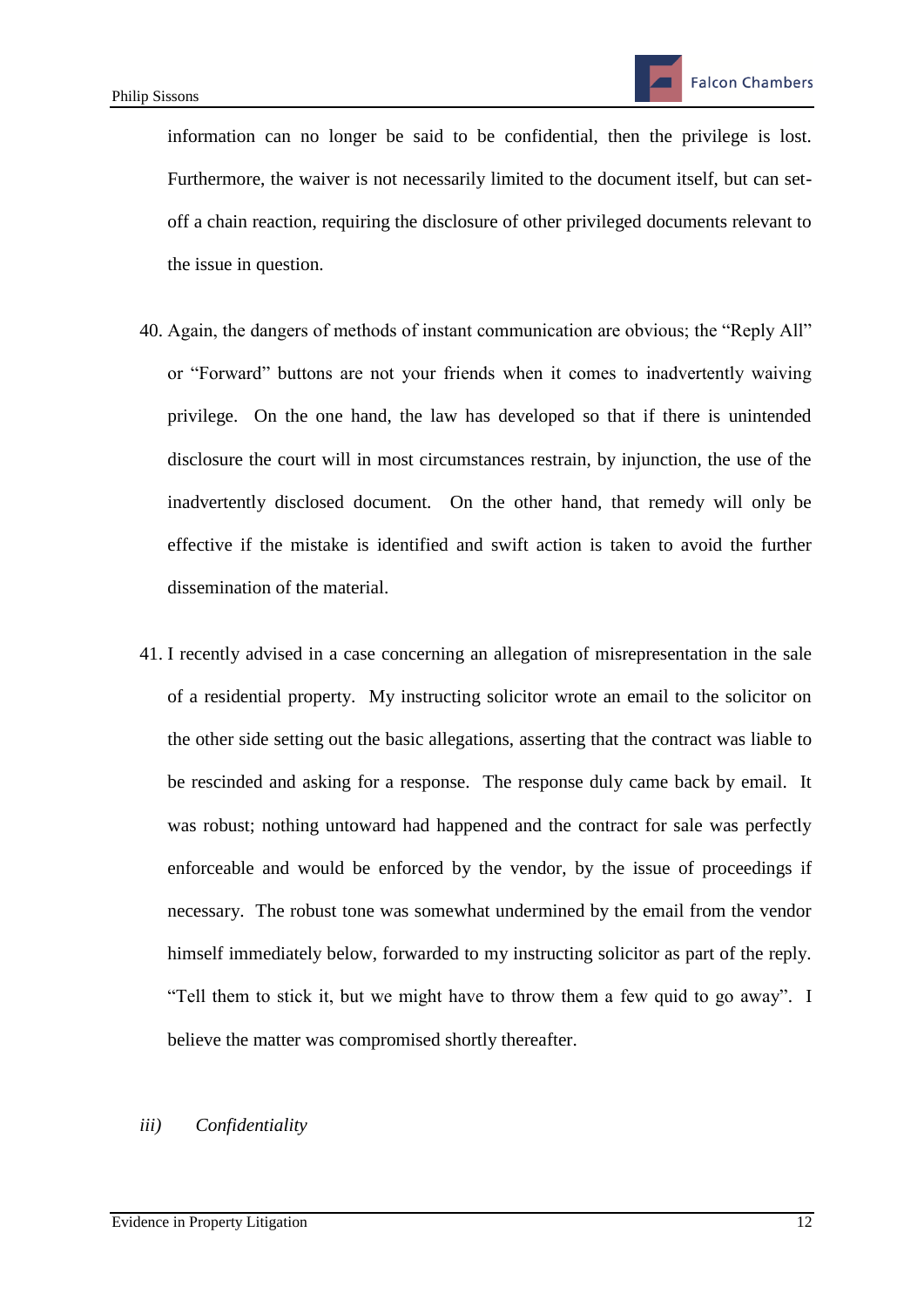- 42. The third and final issue I wish to address is the question of confidential or commercially sensitive material.
- 43. It often comes as a surprise to a client to be told that there is, in English law, no general principle which entitles them to withhold disclosure of a document which they regard as confidential, whether because the document contains information which is commercially sensitive or for some other reason. If the document (or part of it) is relevant to an issue which is in dispute then it must be disclosed to the other party and will be admissible in evidence. This is so even where documents and information are supplied to the disclosing party in confidence by a third party.
- 44. There are only limited exceptions, none of which are likely to be particularly relevant in commercial property litigation. It has been held that disclosure of confidential information which would involve a breach of a third party's rights under Article 8 of the ECHR can be resisted. A journalist can resist disclosure of their sources. Furthermore, it is possible to resist the disclosure of technical secrets such as computer source code or similar.
- 45. Otherwise, commercially sensitive information, if relevant, is admissible, must be disclosed and can be relied upon in open court.
- 46. How to deal with this issue, should it arise in practice? First, it must be kept in mind when considering whether a dispute should be brought to court at all. Is the cost of revealing any sensitive information that will come to light something that should be taken into account in offering to compromise?